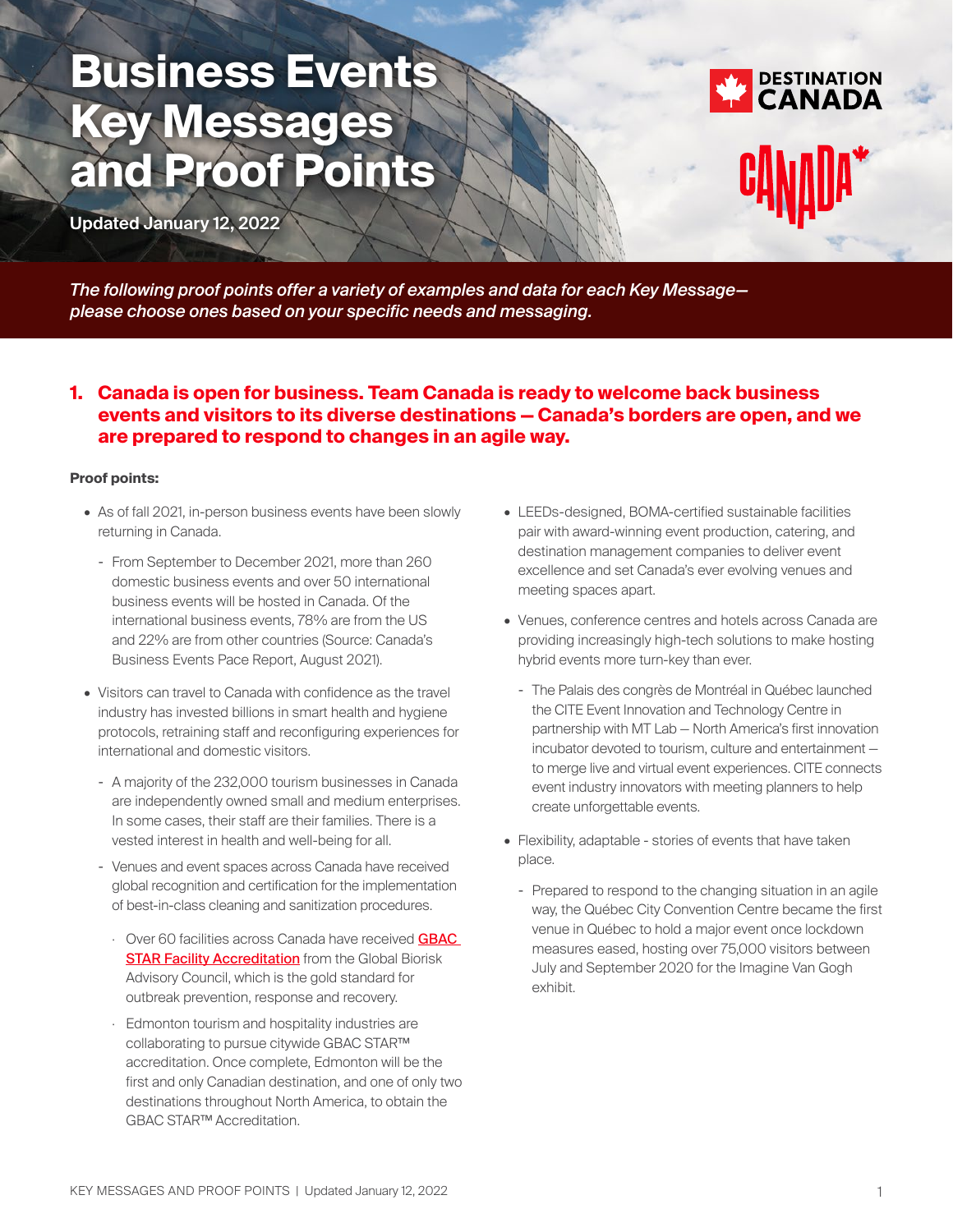**2. Canada is a global leader across several industries, and home to visionary experts and cutting-edge innovations that are shaping the future. When this intellectual capital is combined with our vibrant urban centres and unique natural landscapes, it provides a thriving ecosystem for business events that foster creativity, collaboration and ultimately, leave a lasting impact.** 

## **Proof points:**

- The overall economic impact of Business Events on the Canadian economy is ~\$40.7B CAD (\$33.1B USD). Visitors represent the majority (81%) of the \$40.7B CAD economic impact generated by the overall meetings industry. By hosting your business event in Canada you are contributing to the economic growth of communities and enhancing the life of Canadians (Source: Oxford Economics, 2018 Global Economic Significance of Business Events Report).
- Canada is an innovation leader across many industries.
	- Life Sciences:
		- · The world's ten largest biopharmaceutical companies are in Canada, which includes research and development and manufacturing operations. Canada is also the world's 10th largest pharmaceuticals market.
		- · The world's second largest number of biotechnology companies are concentrated in Canada (Source: Pitchbook, 2020).
	- Technology:
		- · Of the world's top 10 largest tech companies, nine have Canadian headquarters in the Toronto-Waterloo Corridor and one is in Montreal.
		- · The Toronto-Waterloo Corridor is the second largest technology cluster in North America and one of the world's top tech hubs. Within this area you'll find 9,700 tech companies, including 2,000+ startups and nearly 300,000 tech workers.
		- · Canada is number one in the world in quantum computing science (Source: Economic impact of quantum technologies 2019, National Research Council Canada).
	- Natural Resources:
	- · Canada has the world's largest oil reserves open to free market investment (Source: Natural Resources Canada, 2020).
	- · Canada is the world's largest producer of potash (Source: Natural Resources Canada).
	- · Canada's cleantech sector ranks first in the G20 when it comes to the potential to produce clean tech startups over the next decade (Source: Global Cleantech Innovation Index, 2017).

#### - Agribusiness:

- · Canada is ranked eighth in the world for agricultural research.
- · Canada is the fifth largest global exporter of agri-food products, generating 5.7% of the world's food and agriculture exports.

#### - Advanced Manufacturing:

- · Canada's Industry 4.0 technologies and nextgeneration manufacturing capabilities are revolutionizing how finished products and components are designed, manufactured, distributed and repaired across a spectrum of industries and climate conditions.
- Canada takes the top spot in a range of business-related areas.
	- Canada has the most educated workforce in the world, with nearly 59.4% of residents aged 25-64 having graduated from tertiary education institutions.
	- Canada is the number one most attractive country for entrepreneurs (Source: [OECD](https://www.oecd.org/migration/talent-attractiveness/))
- Canada is home to many of the world's most forwardthinking and visionary cities.
	- [fDi Intelligence](https://www.fdiintelligence.com/article/79912)'s recently published ranking of "America's Cities of the Future" featured several Canadian cities across many categories, including Toronto and Montreal in the top five overall category.
	- Canada has six cities among the world's top 100 best cities: Toronto (13), Vancouver (34), Montreal (41), Calgary (47), Ottawa (67) and Edmonton (76). (Source: 2021 [World's best cities](https://www.bestcities.org/report-download/?r=dXJlYVlTb29ZKzBhQ0x6SXZCNFN2QT09))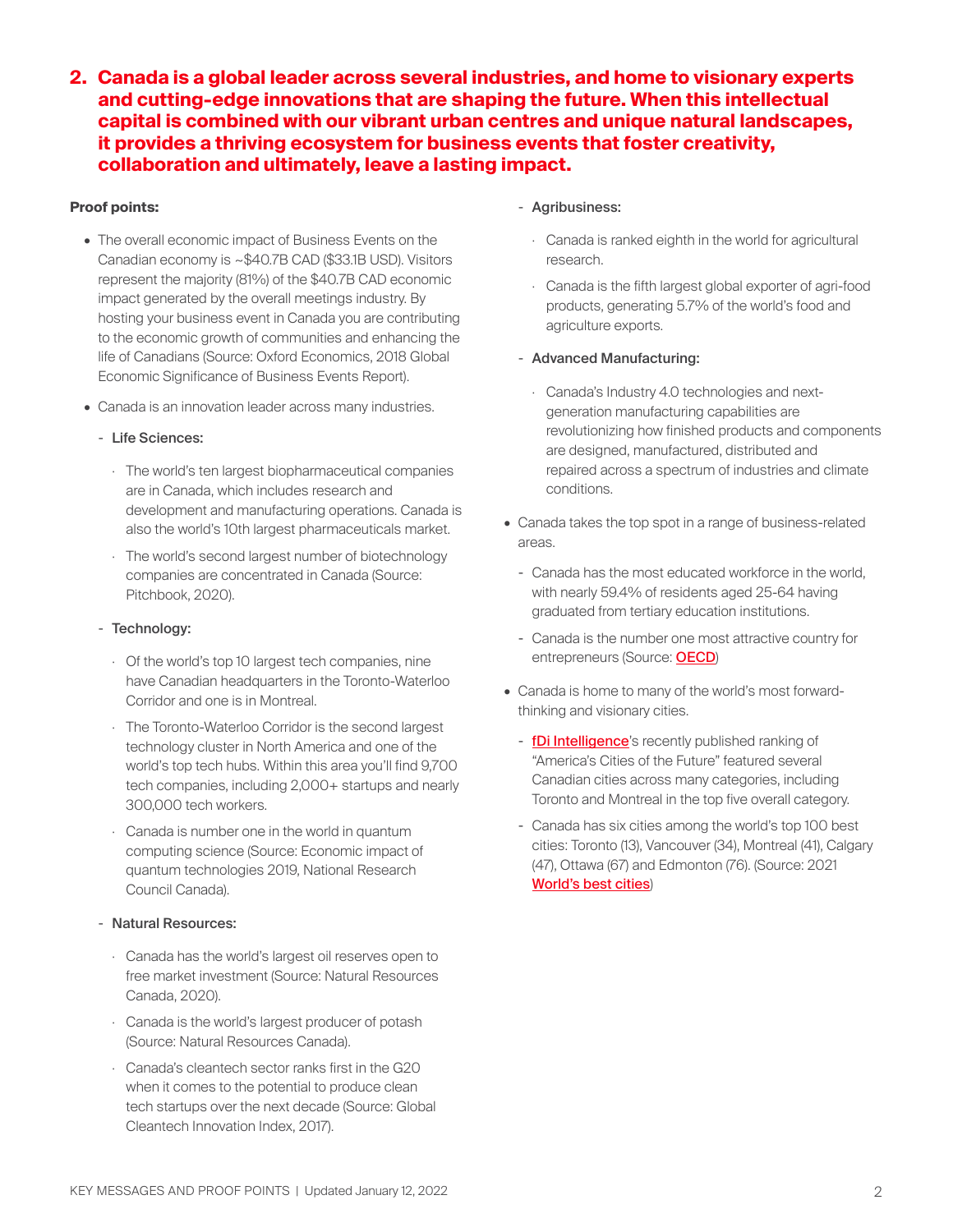# **3. Canada's rich diversity of incentive destinations offer unique, legendary experiences that will inspire and revitalize teams, reigniting their creativity and promoting collaboration to drive future business success.**

## **Proof points:**

- With over 255 unique legendary experiences available to visitors, Canada is a top choice for recognizing and rewarding high achievers.
- When incentive buyers were asked where they would like to host their next incentive program, next to regional or domestic travel, Canada is the desired international destination to host these programs. (Source: Incentive Travel Industry Index 2020)
- The Canadian Signature Incentive Experience Collection (CSIEC):

#### - Adventure

· Chase the northern lights: A thrilling experience of a lifetime, Canada is one of the best places in the world to watch the aurora borealis. A trip to the Northwest Territories gives groups the rare chance to discover their spectacular beauty as an aurora hunter takes them to the prime viewing spots, while sharing stories and legends along the way. They can then experience the ride of a lifetime as they race across the snowcovered trails on a dogsledding adventure — before learning the traditional skill of igloo building from the local Indigenous community

# - Culture

· Ceremonial feast: Feel your heart beating in time with the ceremonial drumming of the Coastal Mountain Squamish and Lil'wat People who have inhabited Whistler's territorial lands for millennia, feel their song pull you in. Above and before you towering longhouse poles, canoes and intricately decorated ceremonial masks. Dancers perform a colourful dance, elders offer a blessing and a warm welcome. This is Whistler's Squamish Lil'wat Cultural Centre, and the start of a celebration to long be remembered.

# - Heritage

· Discover the historical charm of Québec City: Meetings and incentives take on a European flair when Québec City is on the agenda. North America's only walled city north of Mexico, Québec City offers groups the chance to be inspired by its stunning architecture during walking tours or host events at the national historic site, Voltigeurs de Québec Armoury.

#### - Sense of Place

· Iceberg spying off Fogo Island: Situated on a remote island off the coast of Newfoundland, the architecturally iconic Fogo Island Inn offers no shortage of once-in-a-lifetime experiences. As teams come together to collaborate in the inn's boutique meeting rooms, which boast floor-to-ceiling windows looking out at the North Atlantic, they will be inspired as they take in a truly extraordinary sight: towering slabs of 10,000-year-old icebergs drifting right off the shore.

#### - Taste

· A gourmet seaside retreat: Nova Scotia is known to have some of the best seafood in the world and one of the best ways to taste it is on a food adventure at the idyllic Fox Harb'r Resort. From a private beach raw bar showcasing Canada's oldest oyster farm to dinner right in the resort's oceanside vineyard or the chance to catch your own fish for a super-fresh picnic, this two-night food and drink celebration is filled with storytelling, feasting and a range of optional hands-on enhancements, like Lobster 101, Learn to Shuck or the prizewinning "Chef's Chowder" Class.

# - Wellness

- · Promoting wellness at The Sanctuary at Ancient Cedars: A haven of relaxation tucked into an ancient cedar forest, Ancient Cedars Spa at the luxurious Wickaninnish Inn is perched on the west coast of Vancouver Island. Surrounded by ancient trees, therapeutic and restorative treatments are augmented by the sounds of nature — rolling surf, the call of birds and gentle breezes. Signature treatments incorporate the elements of fire, water, earth, and air and the traditional ceremonies of west coast Indigenous people.
- Canada offers unique, diverse and vibrant tourism experiences across the country. Indigenous tourism makes up a significant part of this, and offers truly authentic, memorable and enriching lifetime experiences to travelers.